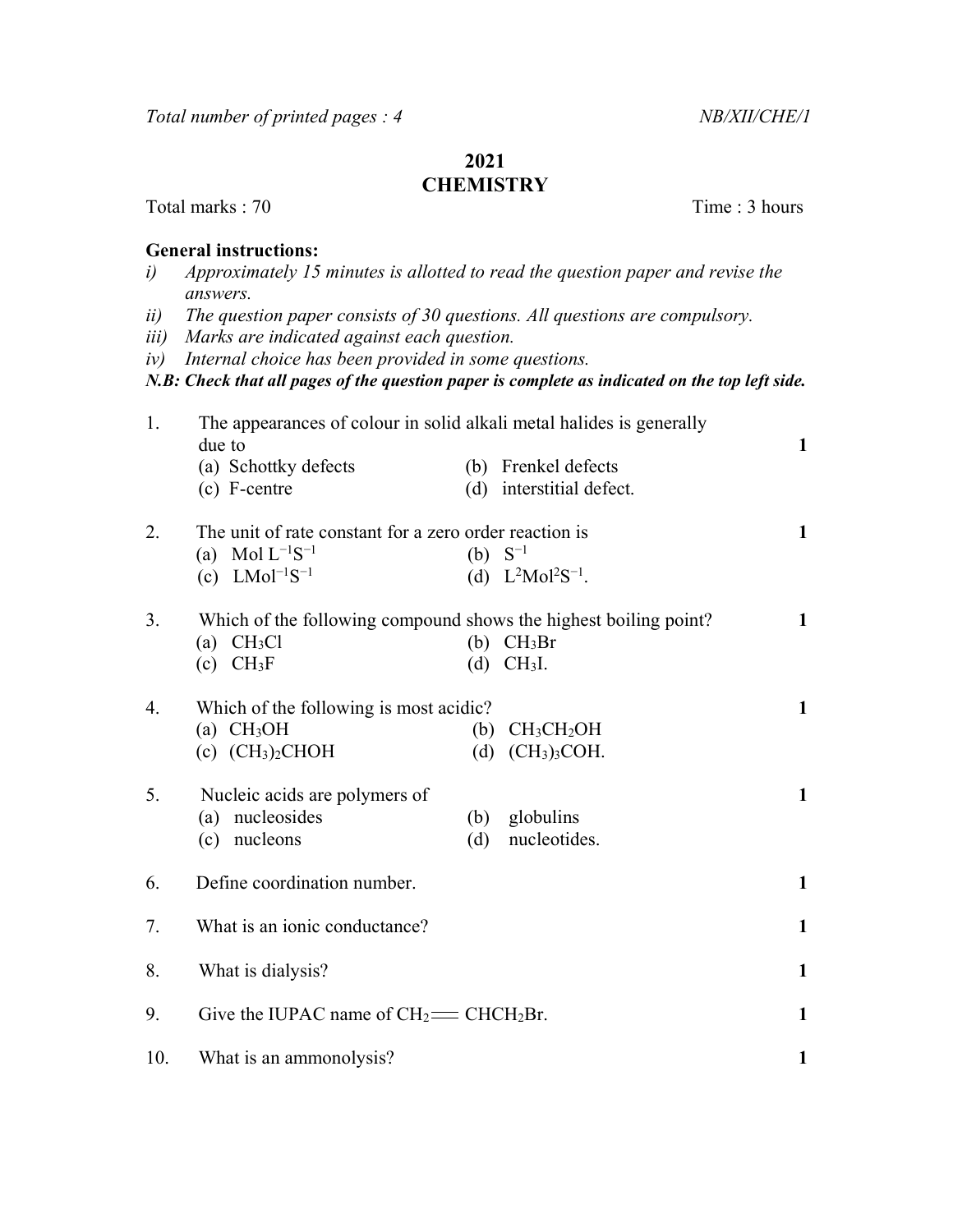| 11. | <b>a.</b> Why does non-ideal solutions show positive deviations and negative<br>deviations from Raoults law?<br>Or                                                                                                    | $\overline{2}$   |
|-----|-----------------------------------------------------------------------------------------------------------------------------------------------------------------------------------------------------------------------|------------------|
|     | <b>b.</b> What is hypertonic solution and hypotonic solution?                                                                                                                                                         |                  |
| 12. | A first order reaction is found to have a rate constant $k = 5.5 \times 10^{-14}S^{-1}$ .<br>Find the half life of the reaction.                                                                                      | $\mathbf{2}$     |
| 13. | <b>a.</b> Give reason why zinc, cadmium and mercury are not regarded as<br>transition elements.<br><b>Or</b>                                                                                                          | $\overline{2}$   |
|     | <b>b.</b> Why do the transition elements exhibit higher enthalpies of<br>atomization?                                                                                                                                 |                  |
| 14. | Write the preparation of ether by Williamson synthesis.                                                                                                                                                               | $\overline{2}$   |
| 15. | Complete the following reactions:<br>(a) $CH_3COOH + PCl_5 \rightarrow ?$<br>(b) $3CH_3COOH + PCI_3 \rightarrow ?$                                                                                                    | $\boldsymbol{2}$ |
| 16. | Explain carbylamines reaction and write the reaction involved in it.<br>a.<br>Or<br>What happens when<br>b.<br>(i) primary amines reacts with nitrous acid.<br>(ii) aromatic amines reacts with nitrous acid.         | $\boldsymbol{2}$ |
| 17. | Silver forms ccp lattice and X-ray studies of its crystals show that the edge<br>length of its unit cell is 408.6 pm. Calculate the density of silver. (Atomic<br>$mass = 107.9u$ .                                   | $\mathbf{3}$     |
| 18. | <b>a.</b> 45g of ethylene glycol $(C_2H_6O_2)$ is mixed with 600g of water.<br>Calculate (a) the freezing point depression and<br>(b) the freezing point of the solution.<br><b>Or</b>                                | 3                |
|     | b. Calculate the molarity of each of the following solution:<br>(a) 30g of $Co(NO_3)_2$ 6H <sub>2</sub> O (Atomic mass 291gmol <sup>-1</sup> ) in 4.3L<br>of solution.<br>(b) 30 ml of $0.5M H2SO4$ diluted in 500ml. |                  |
| 19. | Derive the integrated rate equation for first order reaction.                                                                                                                                                         | 3                |
| 20. | <b>a.</b> Differentiate between dispersed phase and dispersed medium on<br>the basis of interaction with an example.                                                                                                  |                  |
|     | Or<br><b>b.</b> Explain the properties of colloidal solution by electrophoresis.                                                                                                                                      | 3                |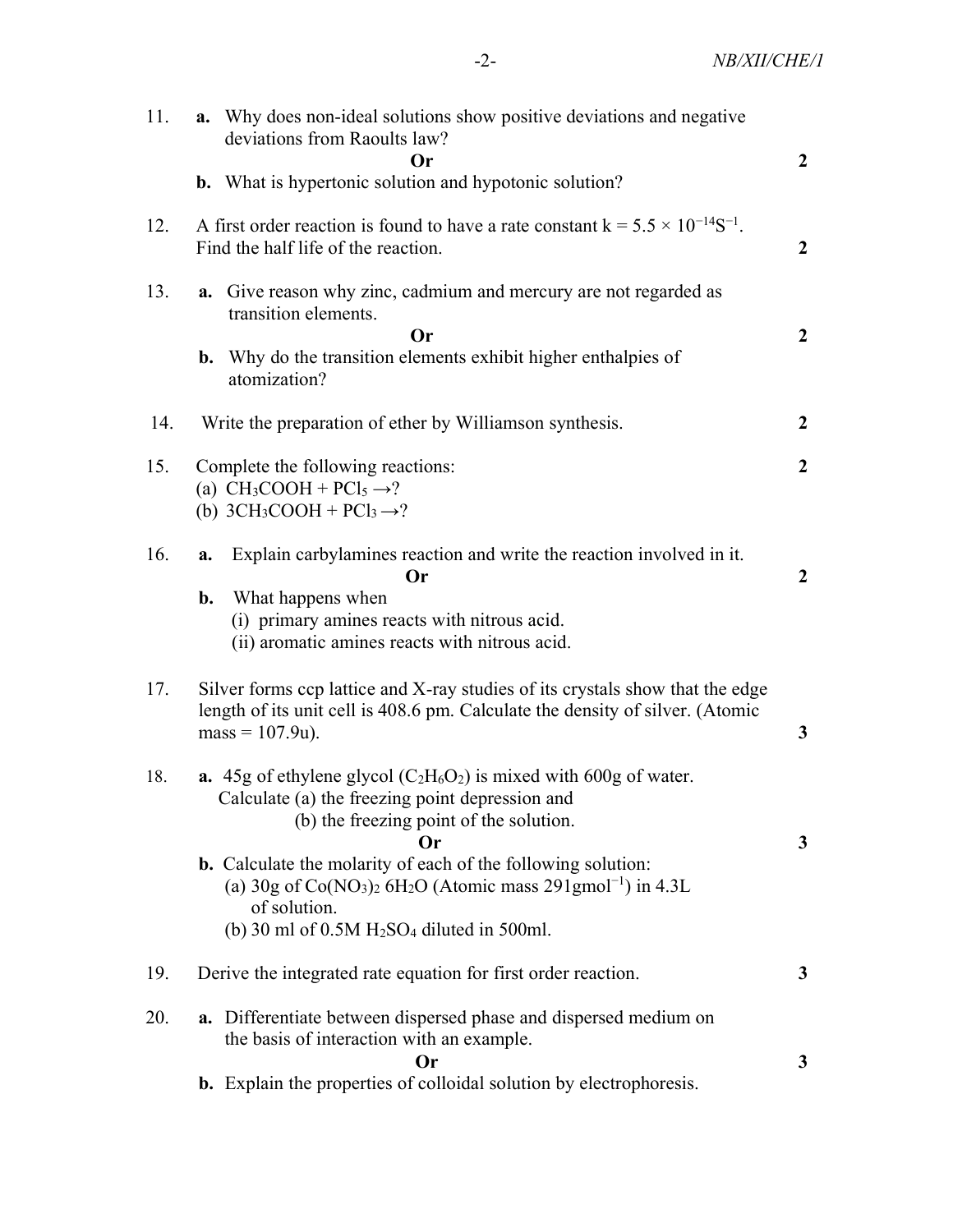-3- NB/XII/CHE/1

| 21. | $\overline{3}$<br>Write the preparation of ammonia by Haber process. Give one use.                                                                                                                                                                                                                                                                               |                         |  |  |  |
|-----|------------------------------------------------------------------------------------------------------------------------------------------------------------------------------------------------------------------------------------------------------------------------------------------------------------------------------------------------------------------|-------------------------|--|--|--|
| 22. | Name the element in the lanthanoids series which has +4 oxidation state.<br>Why do transition metal form interstitial compounds?                                                                                                                                                                                                                                 | $\mathbf{3}$            |  |  |  |
| 23. | a. Explain the reasons why aryl halides are less reactive towards<br>nucleophilic substitution reaction.<br>Оr<br><b>b.</b> Explain $S_N1$ or substitution nucleophilic unimolecular reaction<br>in haloalkanes.                                                                                                                                                 | 3 <sup>1</sup>          |  |  |  |
| 24. | Why are phenols more acidic than alcohol and water?                                                                                                                                                                                                                                                                                                              | $\mathbf{3}$            |  |  |  |
| 25. | $\mathbf{3}$<br>Write Gabriel-phthalimide synthesis with the reaction involved in it.                                                                                                                                                                                                                                                                            |                         |  |  |  |
| 26. | Explain the classification of proteins on the basis of their molecular shape.<br>3<br>Give example.                                                                                                                                                                                                                                                              |                         |  |  |  |
| 27. | <b>a.</b> On the basis of valence bond theory, predict the shape, magnetic<br>behaviour of $[NiCl4]^{2-}$ .<br><b>Or</b><br><b>b.</b> Give the IUPAC name of $K_2[Cr(C_2O_4)_3]$ . Predict the number of unpaired<br>electrons in the square planar $[Pt(CN)4]^{2}$ ion.                                                                                         | $\overline{\mathbf{3}}$ |  |  |  |
| 28. | Define molar conductivity.<br>(i)<br>a.<br>The cell in which the following reaction occurs:<br>(ii)<br>$2Fe^{3+}(aq) + 2I^{-}(aq) \rightarrow 2Fe^{3+}(aq) + I_{2}(s)$ has $E^{\circ}_{cell} = 0.236V$<br>at 298K. Calculate the standard Gibb's energy and the<br>equilibrium constant of the cell reaction. (Anti $log 7.98 =$<br>$9.57\times10^{-7}$ ).<br>Оr | 5 <sup>5</sup>          |  |  |  |
|     | (i) What is resistivity? Give the SI unit of resistance.<br>b.<br>(ii) Represent the cell in which the following reaction takes place:<br>$Mg(s) + 2Ag^{(0.0001M)} \rightarrow Mg^{2+}(0.130M) + 2Ag(s)$ . Calculate<br>its $E_{cell}$ if $E^{\circ}_{cell} = 3.17V$ .                                                                                           |                         |  |  |  |